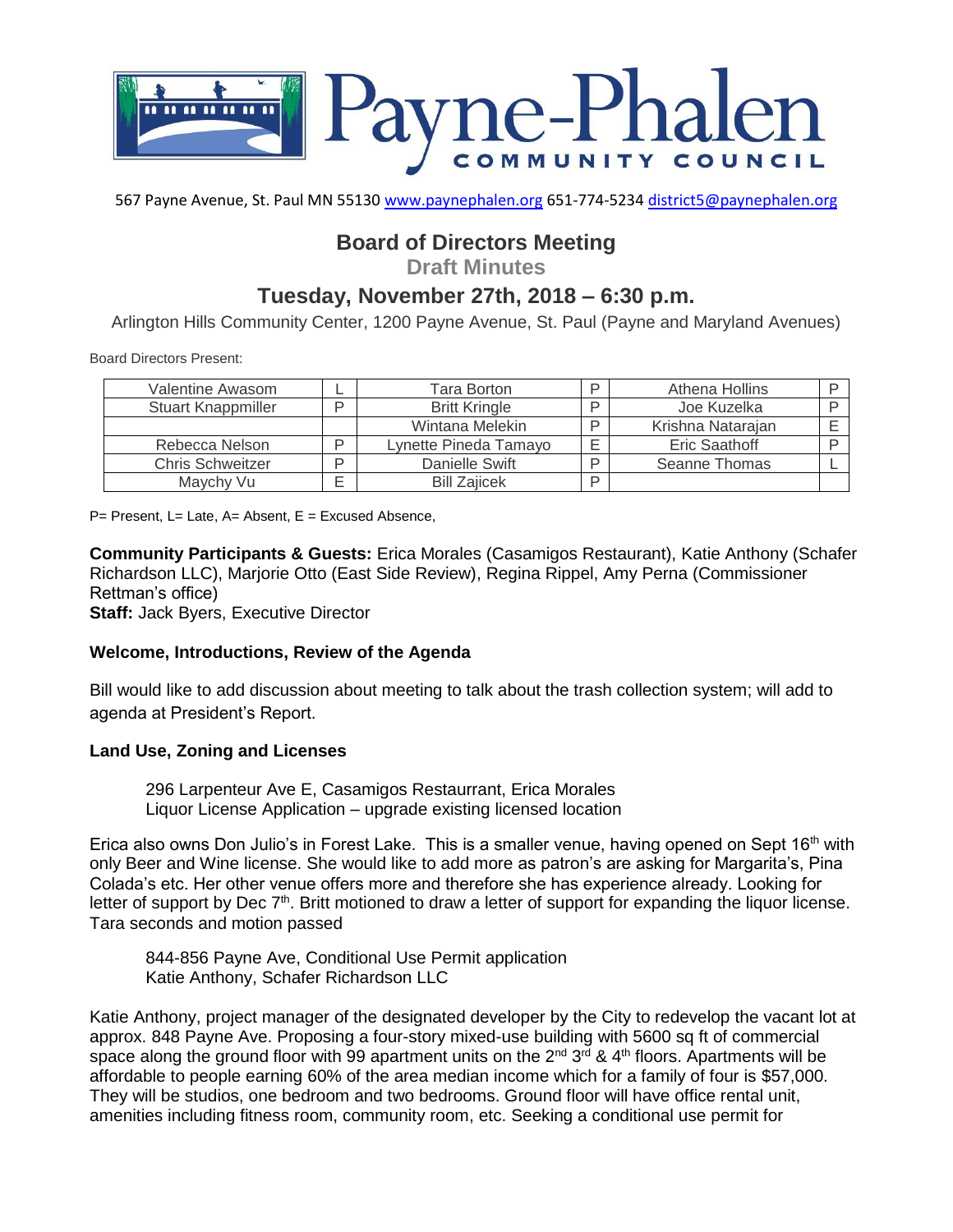increasing the site which is a T2 Zone which allows for up to 35 feet, option of up to 45 ft with a conditional use permit. Hoping to open the building in the summer of 2020.

Looking for Letter of support for conditional use permit to allow for the new height (35 ft to 45 ft).

Chris made a motion to send a letter of support for the Conditional Use Permit. Eric seconded, Joe voted Nay, motion passed.

Board Consideration of the City's ordinances regarding liquor licenses – Chris Schweitzer

It has been brought to attention that there is no existing resolution by which to contest the renewal of a liquor license by a business from the City (no recourse to protest a license renewal). There is no recourse, the license just gets renewed without question, with no impunity or consequence if there is an issue or major problem.

Chris proposes to support a change in the city ordinance that allows for neighbors and others to be able to petition or submit through their District Council and bring to the attention of the relevant City Council member a request to review the license renewal. This would also provide an opportunity for community and city staff input with many possible outcomes.

Discussion about how to address this, decided to get this on the agenda in the future, have a presenter come from the City to explain the process and have community and business input along with City Council members as we do not really know what the process is.

Agree to table until early next year.

#### **Public Comment/Input/Announcements**

Senator Foung Hawg came to visit and voice his thanks for our service and that he supports Payne Phalen in all that we do and accomplish. He would like to let everyone know that his door is always open and he welcomes questions and comments.

## **Board Deliberation and Votes**

Approve September & October Board minutes – Britt moves to approve both minutes, Wintana seconds, motion passed, with two abstentions.

December Meeting or event - Chris moves to have a short meeting and a social after on December 11<sup>th</sup> at 6:30. Britt seconds.

## **Finance Report**

October - Bill still needs to talk with the bookkeeper. Discussion around reducing the credit card debt and reducing that while we have the money.

Report out: Give to the Max Day \$877 was made from 15 donations.

#### **For review and approval:**

2019 Workplan (proposed draft) – The District Councils application to the City for 2019 Community Engagement funds will be due before the next full board meeting in January. Items updated, preplanning, planning and implementation. This is our primary goal for 2019 (establishing better community outreach). Need to secure additional funds for outreach goals also.